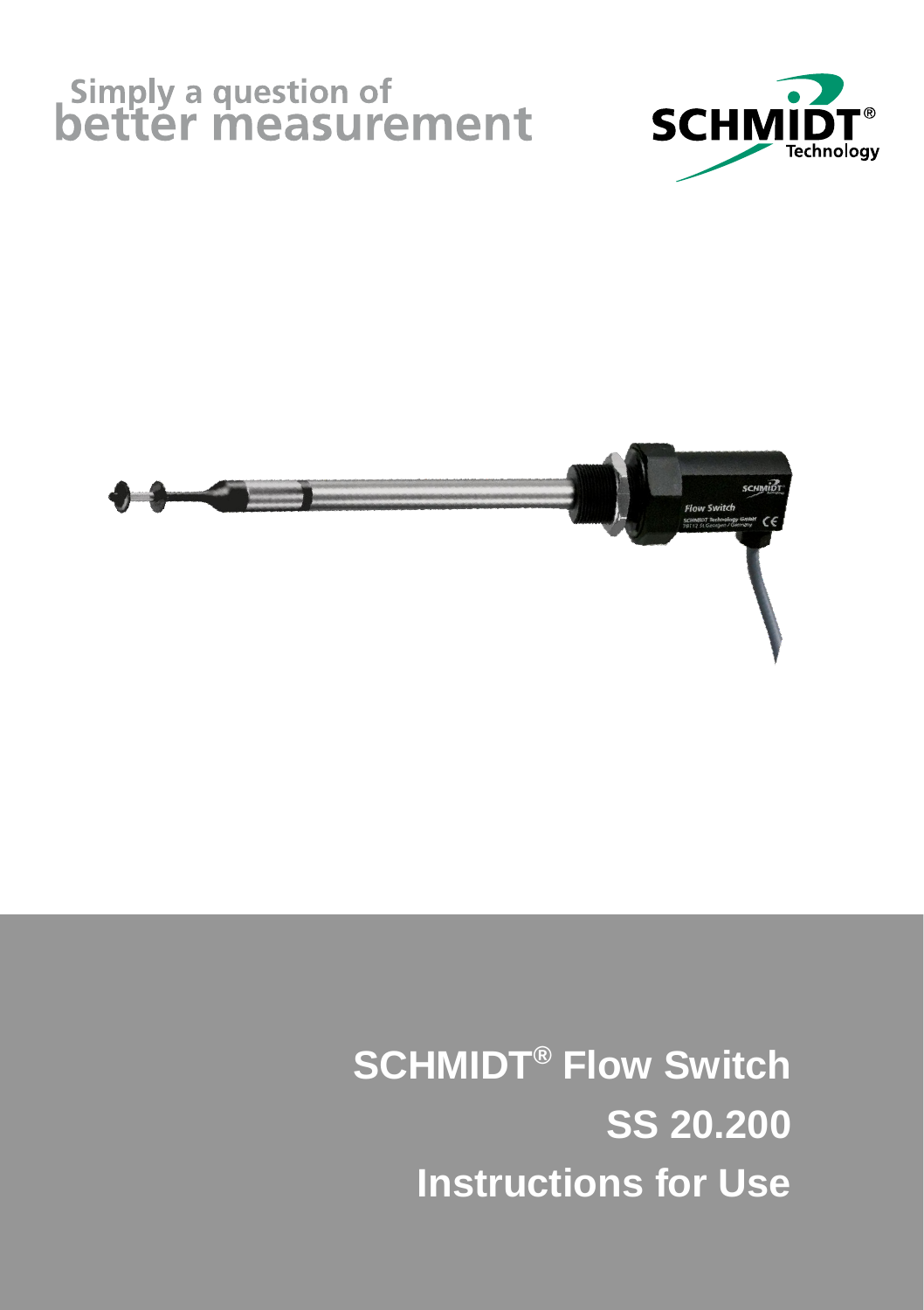## **SCHMIDT® Flow Switch SS 20.200**

#### **Table of Contents**

| $1 \quad$      |  |
|----------------|--|
| $2^{\circ}$    |  |
| $\overline{3}$ |  |
| $4 \quad$      |  |
| 5 <sup>7</sup> |  |
| 6              |  |
| $7^{\circ}$    |  |
| 8              |  |
| 9              |  |

Imprint:

Copyright 2021 **SCHMIDT Technology**

All rights reserved.

Version: 505518.02D

Subject to modifications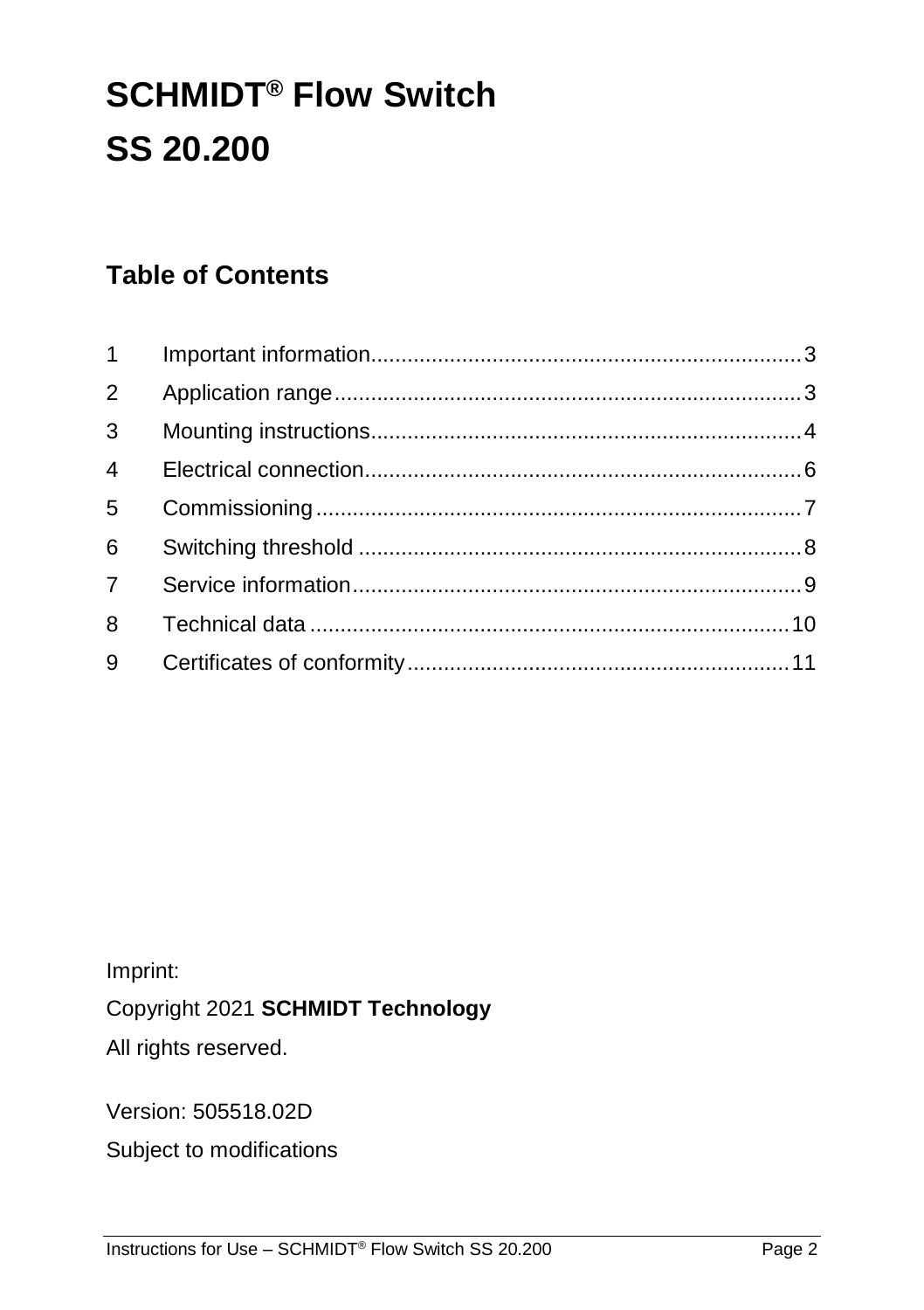## <span id="page-2-0"></span>**1 Important information**

These instructions for use must be read completely and observed carefully, before putting the unit into operation.

Any claims under the manufacturer's liability for damage resulting from non-observance or non-compliance with these instructions will become void.

Tampering with the device in any way whatsoever - with the exception of the designated use and the operations described in these instructions for use - will forfeit any warranty and exclude any liability.

The unit is designed exclusively for the use described below (refer to chapter 2). In particular, it is not designed for direct or indirect protection of personal or machinery.

**SCHMIDT Technology** cannot give any warranty as to its suitability for a certain purpose and cannot be held liable for errors contained in these instructions for use or for accidental or sequential damage in connection with the delivery, performance or use of this unit.

#### **Symbols used in this manual**

The symbols used in this manual are explained in the following section.



**Danger warnings and safety instructions - read them carefully!**

Non-observance of these instructions may lead to injury of the personnel or malfunction of the device.

## <span id="page-2-1"></span>**2 Application range**

The **SCHMIDT® Flow Switch SS 20.200** has been designed for stationary use in cleanrooms, air ducts or air shafts both under atmospheric pressure conditions and overpressure up to 10  $bar<sup>1</sup>$ . It measures the flow velocity of the measuring medium as standard velocity (unit: m/s), relative to standard pressure of 1013.25 hPa and standard temperature of 20 °C. Thus the measurements resp. switching threshold is independent of pressure and temperature of the medium. Transference of these instructions m<br>personnel or malfunction of the device.<br>**2 Application range**<br>The **SCHMIDT® Flow Switch SS 20.200** has been<br>use in cleanrooms, air ducts or air shafts both unde<br>conditions and overpress

An optional protective coating allows its use in dirty or aggressive media. The resistance of the coating to the media occurring during operation must be checked in each individual case.



When using the sensor outdoors, it must be protected against direct exposure to the weather.

<sup>&</sup>lt;u>.</u>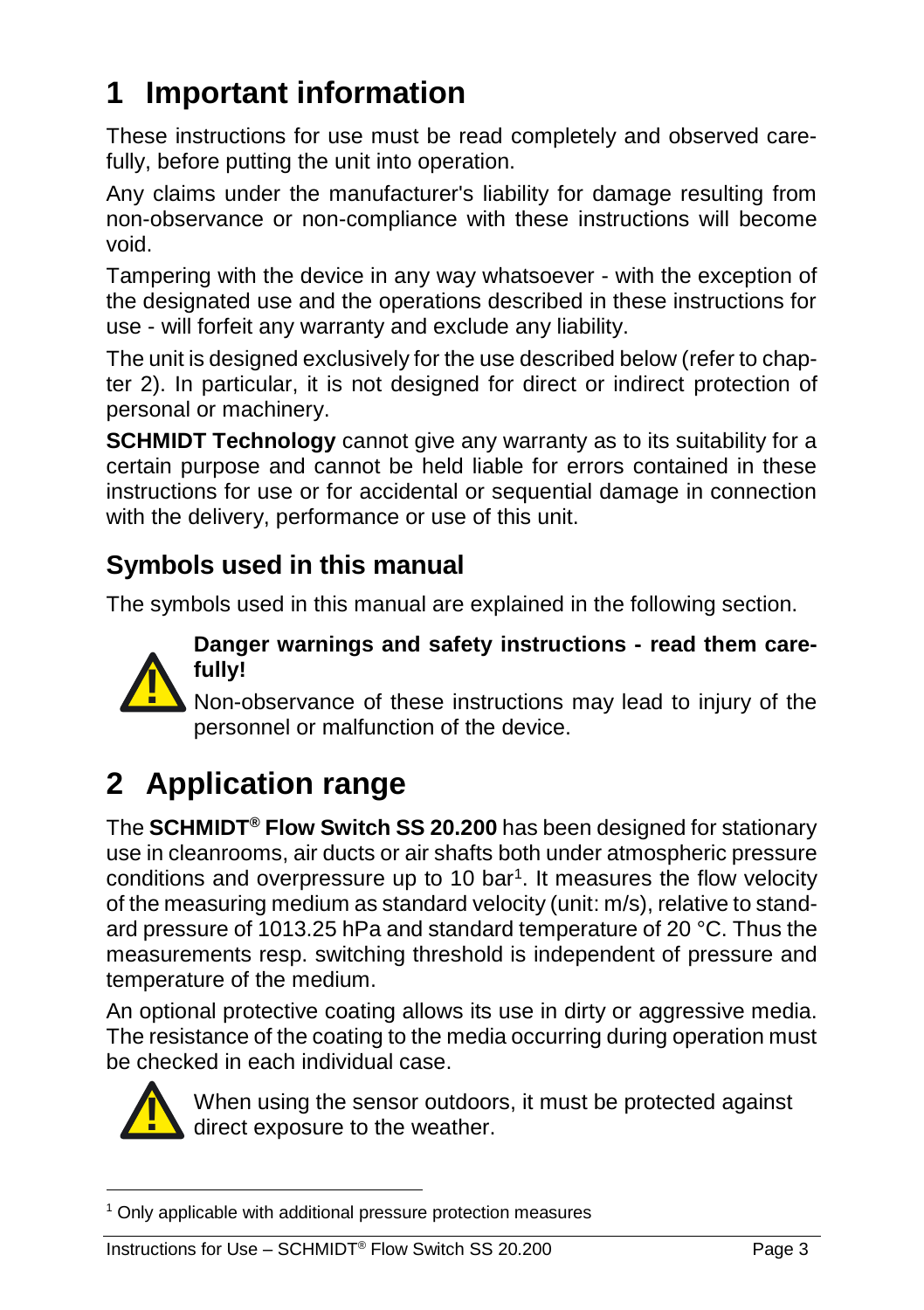## <span id="page-3-0"></span>**3 Mounting instructions**

The **SS 20.200** is a high-precision and sensitive measuring device. Accordingly, the mechanical stress on the probe head must be minimised in all mounting steps.



Avoid mechanical stress of the sensor tip as much as possible, since otherwise irreversible damage can occur.

#### **Mounting position**

In order to achieve maximum measuring sensitivity, the sensor head should be mounted pointing upwards. A sensor head pointing downwards must be avoided, since this will increase the measuring range limit (nominal value 0.06 m/s).

In order to obtain good measurement results, the flow measuring sleeve must always be in the centre of the flow duct.



The sensor head must immerse completely (that is, including the temperature measuring sleeve) into the air flow. If this is not<br>the case the measuring value can be completely wrong the case, the measured value can be completely wrong.

The sensor should not be mounted in the proximity of heat sources, since this may result in measurement errors. When used in ventilation pipes equipped with heat exchangers, the sensor should always be mounted upstream of the heat exchanger.

#### **Wall mounting**

First the protective cover must be pulled off the sensor head. Then the sensor together with the threaded piece (M 18 x 1 fine pitch thread) is screwed in the appropriate threaded bore of the duct wall. Set the desired position and secure it with a counter nut. **All mounting position**<br> **All mechanized stress of the sensor tip as much as position**<br> **In order to achieve maximum measuring sensitivity, the sens<br>
should be mounted pointing upwards. A sensor head pointing downs<br>
inal v** 

Alternatively **SCHMIDT Technology** offers auxiliary installation equipment. Please refer to following URLs for details:

[www.schmidt-sensors.com](http://www.schmidt-sensors.com/) or [www.schmidttechnology.d](http://www.schmidttechnology./)e

This also includes compression fitting that are suitable for use in media with overpressure<sup>2</sup> in which the following has to be considered:



Mounting and dismounting of the sensor can be carried out only as long as the system is in **depressurized state**.

Only using proper pressure-tight seals (e. g. Teflon tape). Appropriate safety precautions are taken to avoid unintended discarding of the sensor due to overpressure.

<sup>&</sup>lt;u>.</u>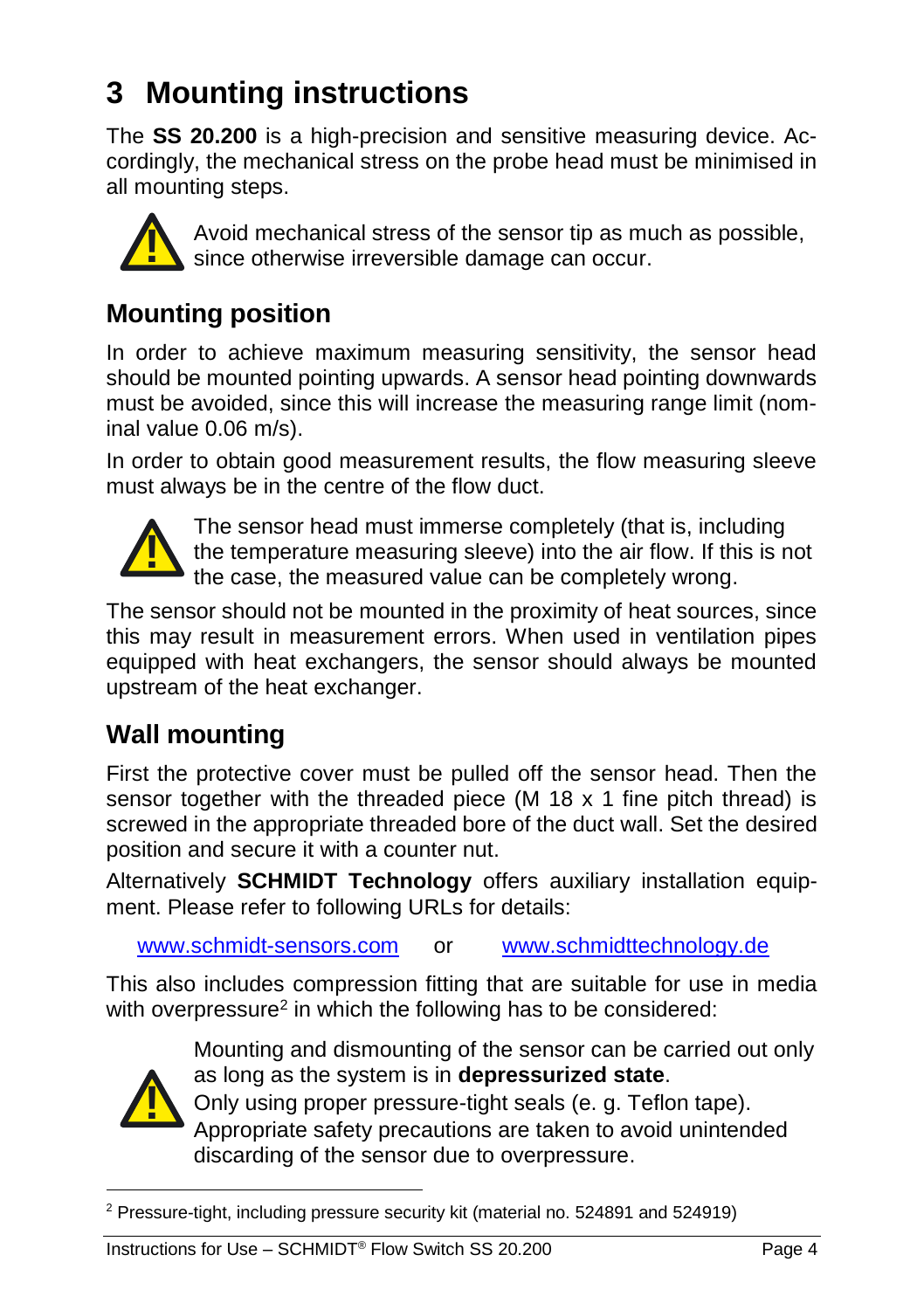#### **Pipe-bound flow**

To reach the accuracy specified in the data sheets, the sensor has to be positioned in a straight conduit and at a place with undisturbed flow profile. An undisturbed flow profile can be achieved if a sufficiently long distance in front of the sensor (run-in distance L1) and behind the sensor (run-out distance L2) is held absolutely straight and without disturbances (such as edges, seams, bends, etc.).

The design of the run-out distance is also important, since disturbances act not only **in** the direction of the air flow but can also lead to disturbances **opposite** to the flow direction.



- L Total length of measuring distance L2 Length of run-out distance
- 
- 
- L1 Length of run-in distance D Inner diameter of measuring distance

The following table shows the necessary straight conduit lengths as a function of the pipe inner diameter D for various scenarios.

| Flow obstacle upstream of measuring conduit          | Length of minimal distance |              |  |
|------------------------------------------------------|----------------------------|--------------|--|
|                                                      | Run-in (L1)                | Run-out (L2) |  |
| Light bend $(< 90^\circ)$                            | $10 \times D$              | 5xD          |  |
| Contraction / reduction / 90° bend                   | $15 \times D$              | 5 x D        |  |
| 2 bends 90° in one plane (2-dimensional)             | $20 \times D$              | 5xD          |  |
| 2 bends 90° (3-dimensional change in two directions) | $35 \times D$              | 5 x D        |  |
| Shut-off valve                                       | $45 \times D$              | 5 x D        |  |

This table lists the **minimum values** required in each case. If the listed straight conduit lengths cannot be achieved, the measurement accuracy may be impaired.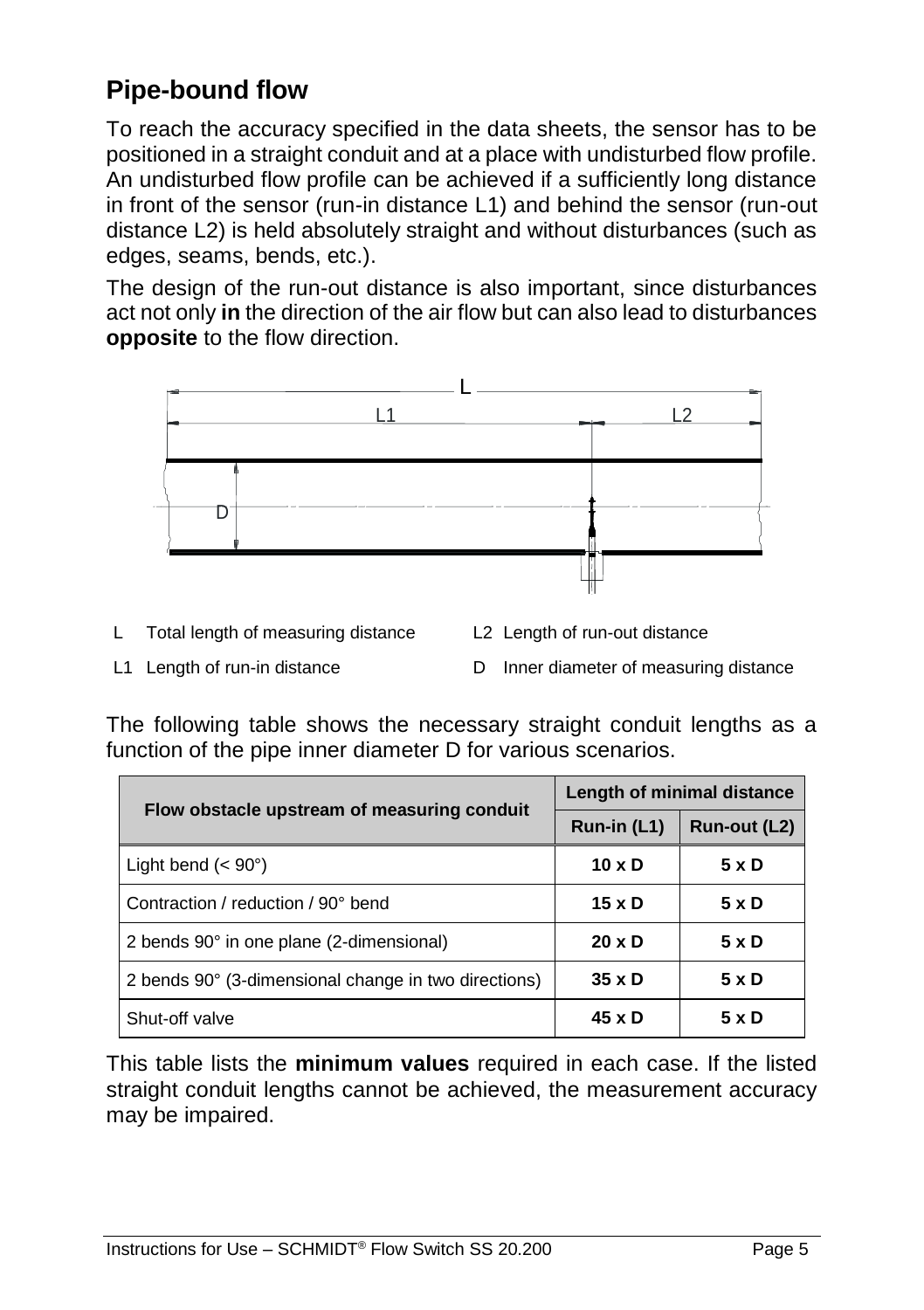## <span id="page-5-0"></span>**4 Electrical connection**

For proper operation the sensor requires a DC power supply with a nominal value of 24 V with permitted tolerance of  $\pm 20$  %. Typical current consumption is approx. 40 mA and at maximum 70 mA (without load of the switching output), depending on the flow velocity.



Only operate sensor in the defined range of operating voltage  $(24 \text{ V}_{DC} \pm 20 \text{ %}).$ 

Undervoltage may result in malfunction; overvoltage may lead to irreversible damages.

The specifications for the operating voltage are valid for the internal connection of the sensor. Voltage drops generated due to cable resistances must be considered by the customer.

#### **Connecting cable assignment**

The sensor is equipped with a cable firmly fixed to its housing with 2 m length and open cable ends (pin assignments see following graphic).





During electrical installation ensure that no voltage is applied and inadvertent activation is not possible.

For signalling, a semiconductor relay is used. Its galvanically decoupled switching output has a maximum permanent switching power of 300 mW (R<sub>on</sub> with typically 20  $\Omega$ , up to max. 25  $\Omega$ ). The switching current should be at most 100 mA, the peak value of the switching voltage (AC or DC) must not exceed 30 V. Otherwise the bidirectional protecting diode (Z) between the load circuit terminals will break down and can be thermally destroyed (see connecting diagram).



The specified electrical operating values must not be exceeded. Exceeding them may lead to irreversible damage.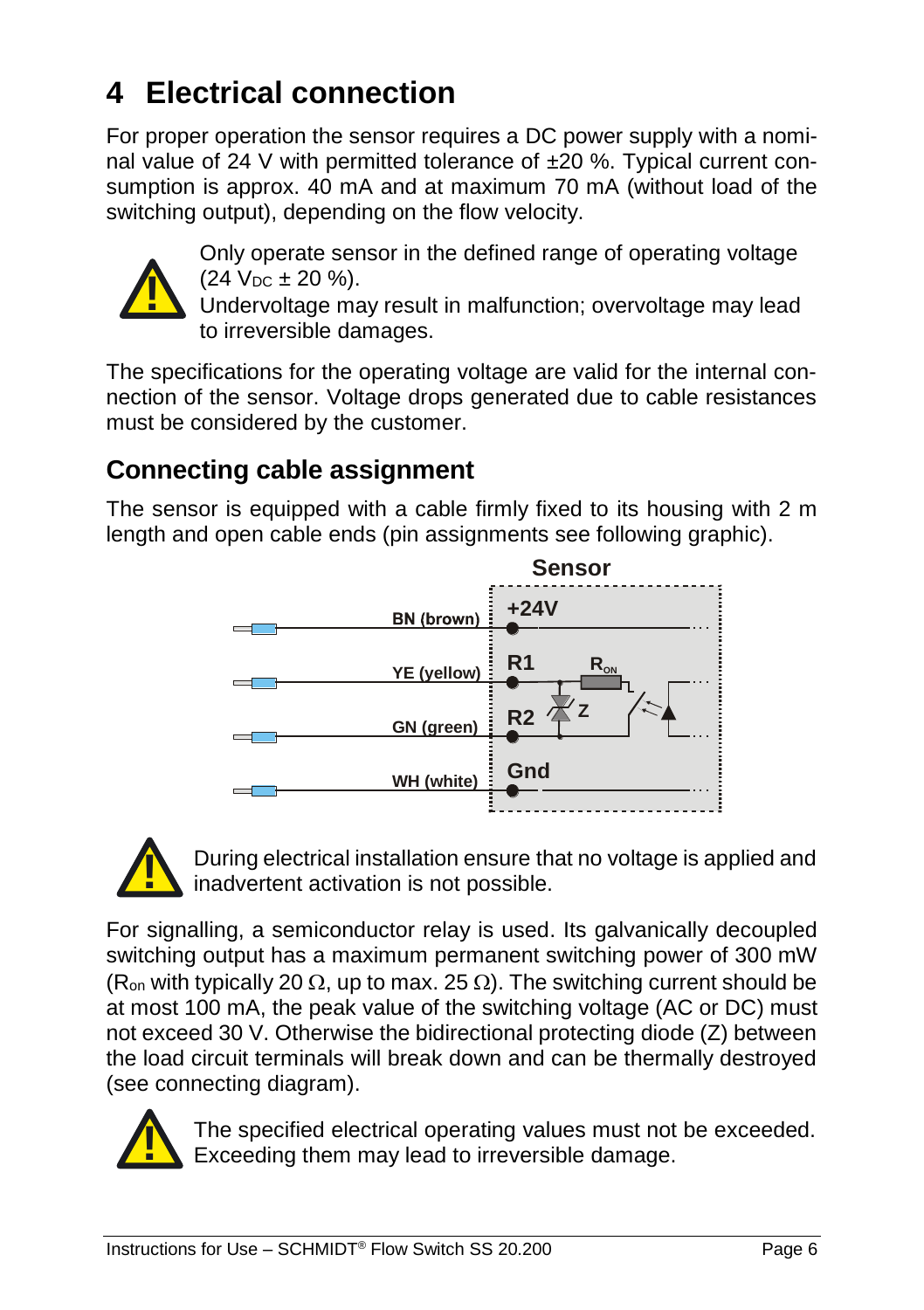## <span id="page-6-0"></span>**5 Commissioning**

#### **Status signalling**

The **SS 20.200** has two light emitting diodes (LED) of different colours, indicating its current status (depending on the switching behaviour ordered).

The following table shows the signalling options and their cause.

| <b>Sensor status</b>                                                                      | <b>LED</b><br>green | LED<br>red | Relay<br>output  |
|-------------------------------------------------------------------------------------------|---------------------|------------|------------------|
| Supply voltage:<br>not connected / cable broken<br>poles reversed<br>too low $(< 19.2 V)$ |                     |            | Open             |
| Initialisation (after switching on)                                                       |                     |            | Open             |
| Sensor defective                                                                          |                     |            | Open             |
| Sensor ready<br>Switching threshold <sup>1</sup> underrun / exceeded                      |                     |            | Closed /<br>Open |
| Sensor ready<br>Switching threshold <sup>3</sup> exceeded / underrun                      |                     |            | Open /<br>Closed |
| $=$ LED off<br>Legend:<br>= LED flashes (2 Hz)<br>= LED on                                |                     |            |                  |

#### **Startup**

<u>.</u>

Before switching on it must be checked if the **SS 20.200** is installed correctly, both mechanically and electrically.

The sensor is ready within 20 s, after applying the operating voltage. During this initialisation stage, the green LED is flashing.

As soon as the green LED is lit permanently, the sensor is ready.

If the sensor detects an internal defect, the green LED will go off and the red LED is flashing.

In case of defects the sensor must be sent in to **SCHMIDT®** for repair.

<sup>&</sup>lt;sup>3</sup> Depending on the sensor configuration ordered.

Instructions for Use – SCHMIDT<sup>®</sup> Flow Switch SS 20.200 Page 7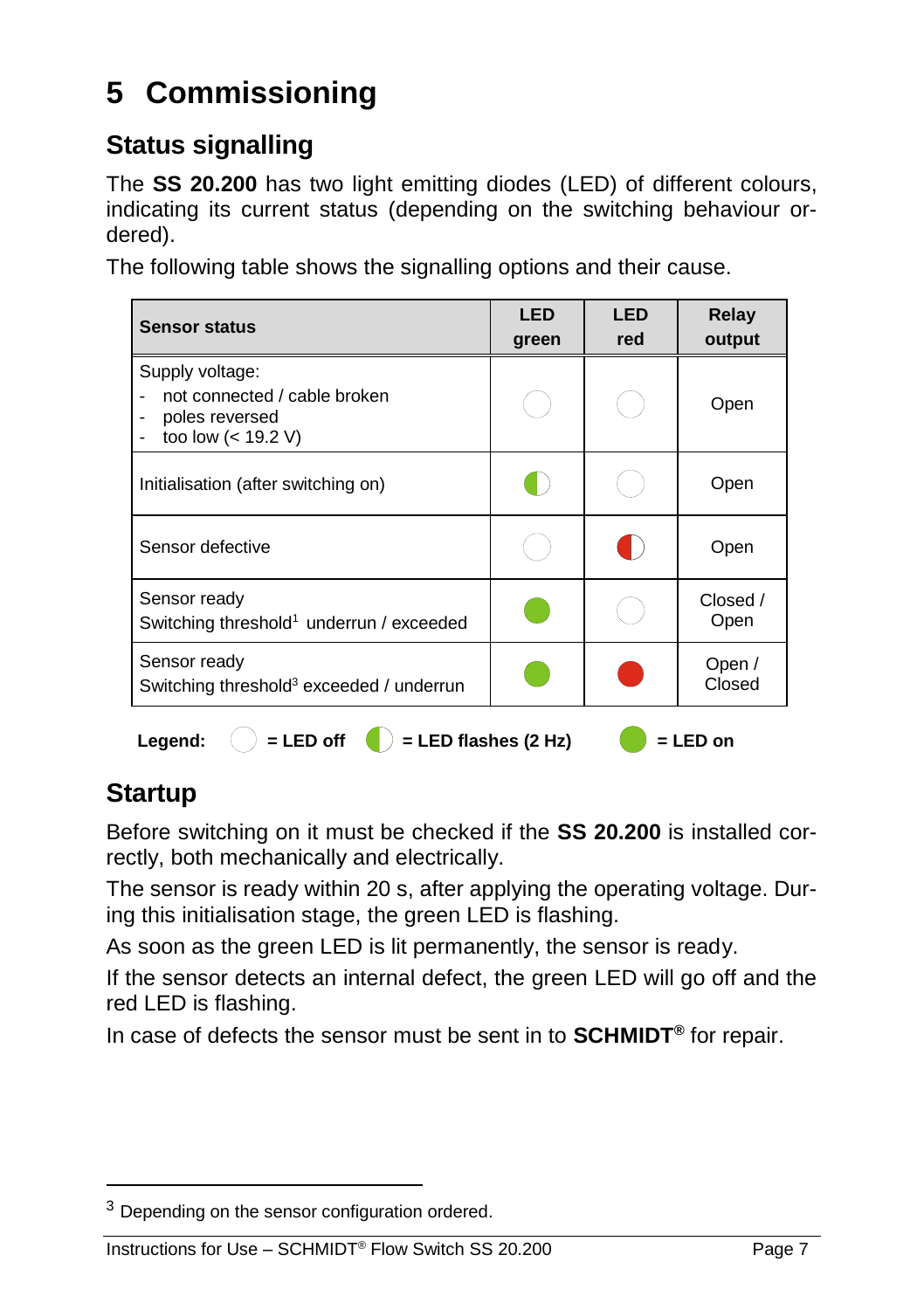## <span id="page-7-0"></span>**6 Switching threshold**

The switching output will trip at an adjustable flow velocity. There are two basic types of setting the switching threshold:

#### **Manual setting (order code N = P)**

The switching threshold is set using the potentiometer mounted on the front side of the **SS 20.200**. To increase the switching threshold, rotate the potentiometer clockwise and visa-versa. The measuring range of the sensor is correlated linearly with the 270° of rotating, i.e., at the upper end (clockwise) the switching threshold is 95 % of the measuring range. At the lower end (zero point) the switching threshold is limited to 5 % of the measuring range.



The potentiometer has a slot size of 2.5 mm x 0.5 mm.

The maximum applicable torque at the potentiometer's dead stops is 3.5 Ncm.

With order code  $xx = 00$ , the potentiometer is set at about 50 % (default). At a distinct value  $xx > 00$ , the potentiometer is set ex works to the desired switching threshold ("xx" % of measuring range).

The individual setting of the switching point is done by adjusting the flow velocity to the desired threshold value. Then the potentiometer is rotated from the zero point clockwise until the relay is switching. The release point is then offset downward by the hysteresis (see also chapter: *[Hysteresis of](#page-7-1)  [switching threshold](#page-7-1)*). For fine adjustment, the potentiometer can now be rotated back a little bit.

#### **Preprogramed switching threshold (order code N = F)**

If the flow velocity to be monitored is already known at the time of ordering, the sensor can be ordered with a fixed, preprogramed switching threshold. In this case, the potentiometer is put out of action and a sticker on the front side of the sensor informs about the programmed switching threshold.

#### <span id="page-7-1"></span>**Hysteresis of switching threshold**

The hysteresis of the switching threshold is defined as the value that separates the switching point (SP) from the release point (RP). It is important which switching logic (S) was selected.

For  $S = 1$  and  $S = 2$ , the sensor switches directly at the defined SP. RP is lower by 5 % of the measuring range.

For  $S = 3$  and  $S = 4$ ,  $SP$  is 5 % above the preset value. In this case, RP coincides exactly with the preset value.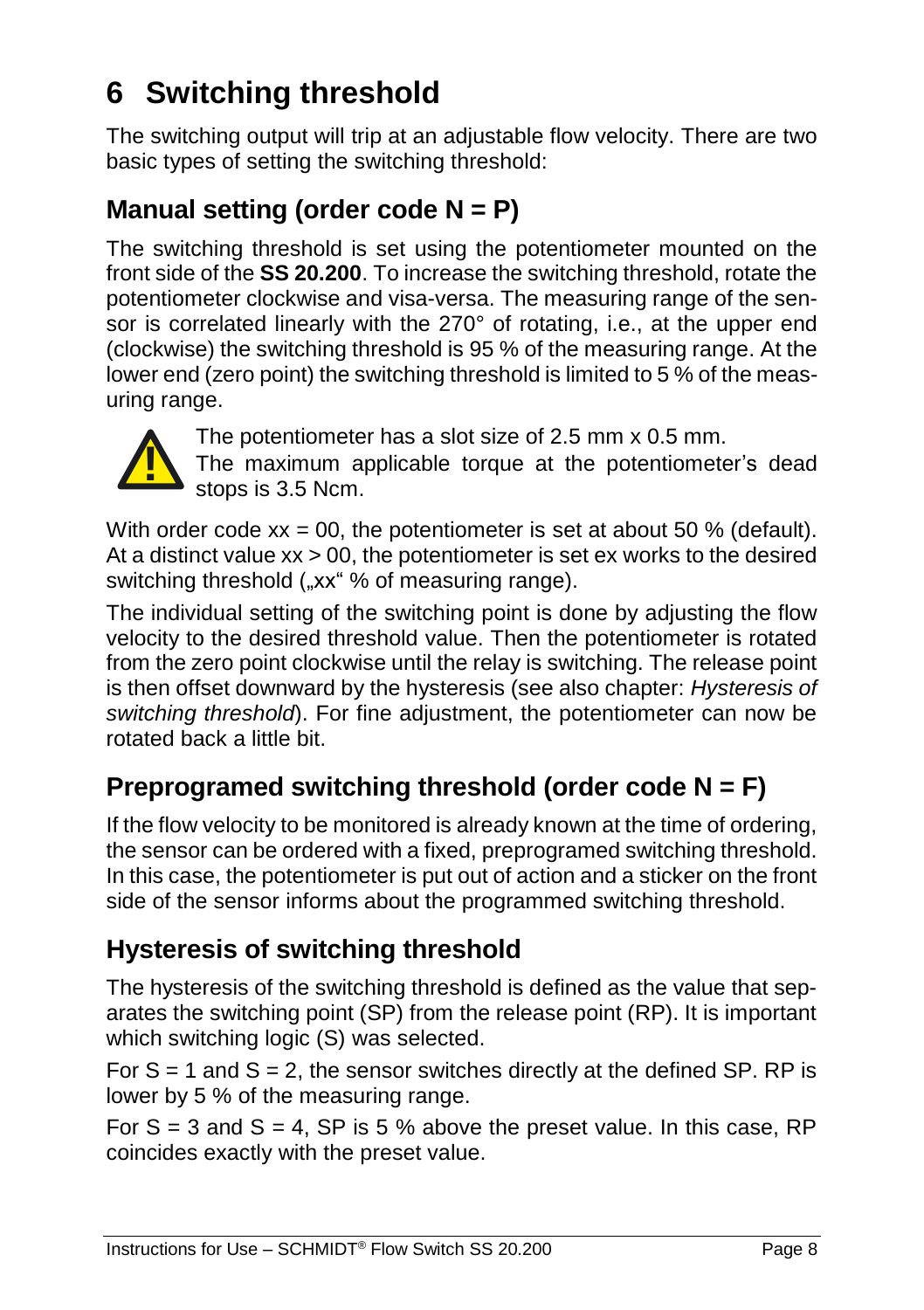## <span id="page-8-0"></span>**7 Service information**

#### **Maintenance**

Heavy contamination of the sensor head may lead to false measured values. Therefore, the sensor head must be checked for contamination at regular intervals. If contaminations are visible, the sensor can be cleaned as described below.

#### **Cleaning the sensor tip**

The sensor head can be cleaned to remove dust or dirt by moving it carefully in warm water containing a dishwashing liquid or other allowed cleaning liquid (e.g. isopropanol)<sup>4</sup>. Persistent incrustations or deposits can be previously softened by prolonged immersion and then removed by means of a soft brush or cloth. Avoid applying force to the sensitive sensor tip.



The sensor head is a sensitive measuring system. During manual cleaning proceed with great care.

Before putting it again into operation, wait until the sensor head is completely dry.

#### **Sterilization**

Both uncoated and coated sensors can be sterilized during operation.

Alcohols (drying without leaving residues) and hydrogen peroxide (uncoated version only) are approved and certified disinfectants.

#### **Spare parts or repair**

No spare parts are available, since a repair is only possible at **SCHMIDT Technology**. In case of defects, the sensors must be sent in to the supplier for repair. The sensor head is a<br>Before putting it again into op-<br>pletely dry.<br>**Sterilization**<br>Both uncoated and coated sen-<br>Alcohols (drying without leavi-<br>coated version only) are appro-<br>**Spare parts or repair**<br>No spare parts or rep

When the sensor is used in systems important for operation, we recommend keeping a replacement sensor in stock.

#### **Test certificates and material certificates**

Every newly produced sensor is accompanied by a certificate of compliance according to EN 10204-2.1. Material certificates are not available.

<u>.</u>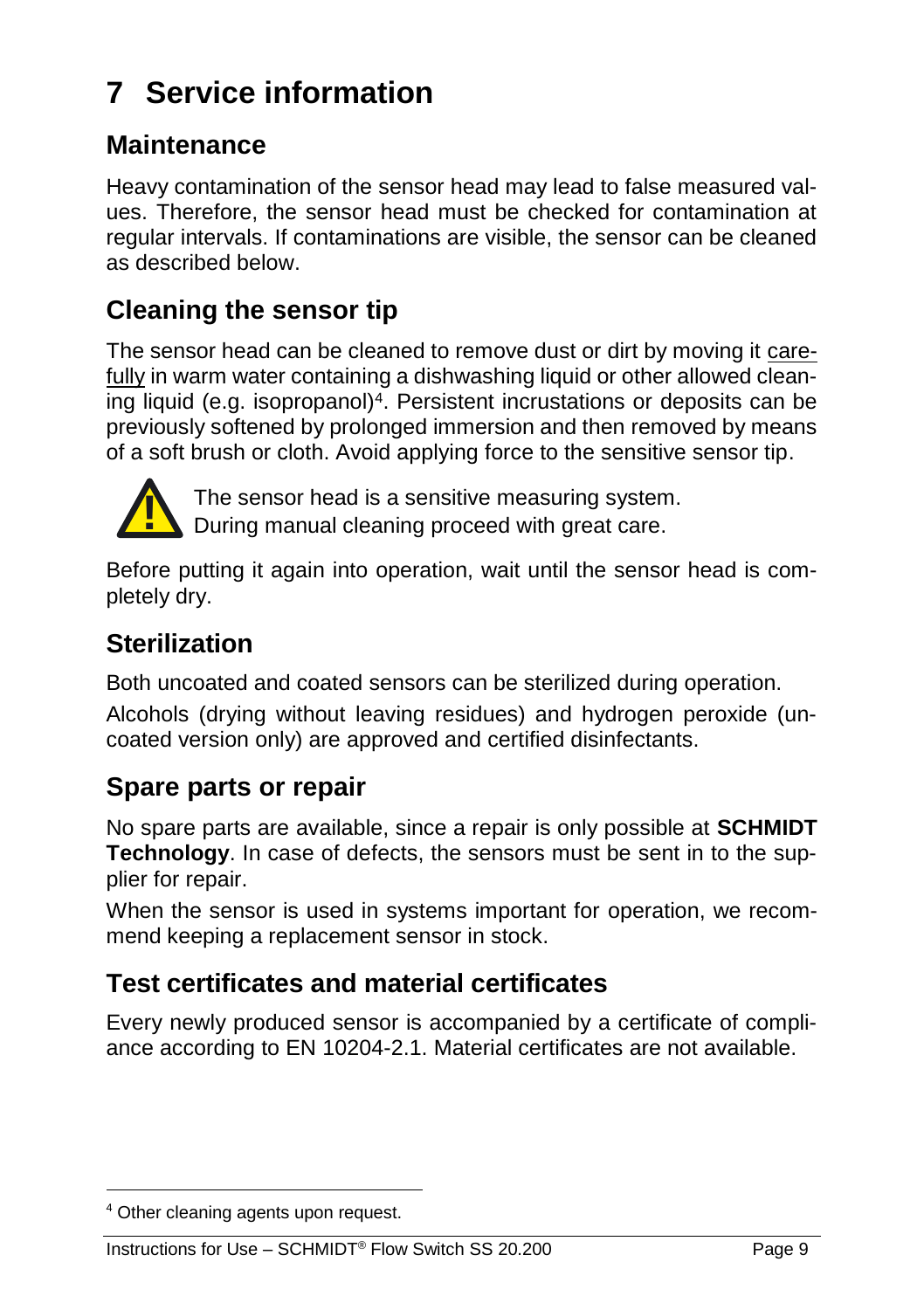## <span id="page-9-0"></span>**8 Technical data**

 $\overline{ }$ 

| Measuring quantity                              | Standard velocity w <sub>N</sub> of air, based on standard condi-<br>tions of 20 °C and 1013.25 hPa                    |  |  |
|-------------------------------------------------|------------------------------------------------------------------------------------------------------------------------|--|--|
| Measuring medium                                | Air or nitrogen                                                                                                        |  |  |
| Measuring range $w_N$                           | $0 \dots 1/2.5/10/20$ m/s                                                                                              |  |  |
| Lower detection limit WN                        | $0.06 \text{ m/s}$                                                                                                     |  |  |
| Switching threshold w <sub>N</sub>              | 5 95 % of measuring range; min. 0.1 m/s                                                                                |  |  |
| Switching threshold setting                     | Potentiometer (single turn: 270°)<br>Standard:<br>Option:<br>Pre-programmed                                            |  |  |
| Switching hysteresis                            | 5 % of switching threshold, min. 0.05 m/s                                                                              |  |  |
| Reproducibility $w_{N}$                         | $\pm$ (2 % of switching threshold + 0.1 m/s)                                                                           |  |  |
| Response time (t <sub>90</sub> ) W <sub>N</sub> | 3 s (jump from 0 to 5 m/s)                                                                                             |  |  |
| Temperature gradient w <sub>N</sub>             | < 2 K/min (at 5 m/s)                                                                                                   |  |  |
| Switch-on delay during start-up                 | 20 <sub>s</sub>                                                                                                        |  |  |
| Operating temperature                           | Sensor probe: -20  +85 °C<br>$-20+70$ °C<br>Flectronics:                                                               |  |  |
| Storage temperature                             | $-20+85$ °C                                                                                                            |  |  |
| Humidity range                                  | 0  95 % of rel. humidity (RH); none-condensing                                                                         |  |  |
| Operating pressure                              | 0  10 bar (overpressure)                                                                                               |  |  |
| Operating voltage U <sub>B</sub>                | 24 $V_{DC}$ ± 20 % (reverse voltage protected)                                                                         |  |  |
| Current consumption                             | typ. < 40 mA (max. 70 mA) <sup>5</sup>                                                                                 |  |  |
| Switching relay                                 | 30 V <sub>Peak</sub> / 100 mA / 300 mW / $R_{ON,max} = 25 \Omega$                                                      |  |  |
| Display LED                                     | Green:<br>Sensor status<br>Red:<br>Switching status / sensor defective                                                 |  |  |
| Electrical connection                           | Non-detachable cable, pigtail <sup>6</sup> , 4 x 0.14 mm <sup>2</sup> , length<br>2 m, PVC (grey), Outer-Ø 3.8 mm      |  |  |
| Maximum cable length                            | 100 m                                                                                                                  |  |  |
| Protection type of housing                      | IP65 (with plug); IP52 (potentiometer open)                                                                            |  |  |
| Protection type of probe tip                    | IP67                                                                                                                   |  |  |
| <b>Protection class</b>                         | III (SELV) or PELV (according EN 50178)                                                                                |  |  |
| Minimum immersion depth                         | 58 mm                                                                                                                  |  |  |
| Sensor tube diameter                            | 9 <sub>mm</sub>                                                                                                        |  |  |
| Mounting length                                 | 100 / 200 / 350 / 500 mm                                                                                               |  |  |
| Materials                                       | PBT (Ultradur B4300 G4)<br>Housing:<br>Probe:<br>Stainless steel 1.4571, PBT<br>Coating:<br>Polyurethanderivat (black) |  |  |

<sup>1</sup> <sup>5</sup> Without signal current of switching output

Instructions for Use – SCHMIDT<sup>®</sup> Flow Switch SS 20.200 Page 10

<sup>&</sup>lt;sup>6</sup> With cable end sleeves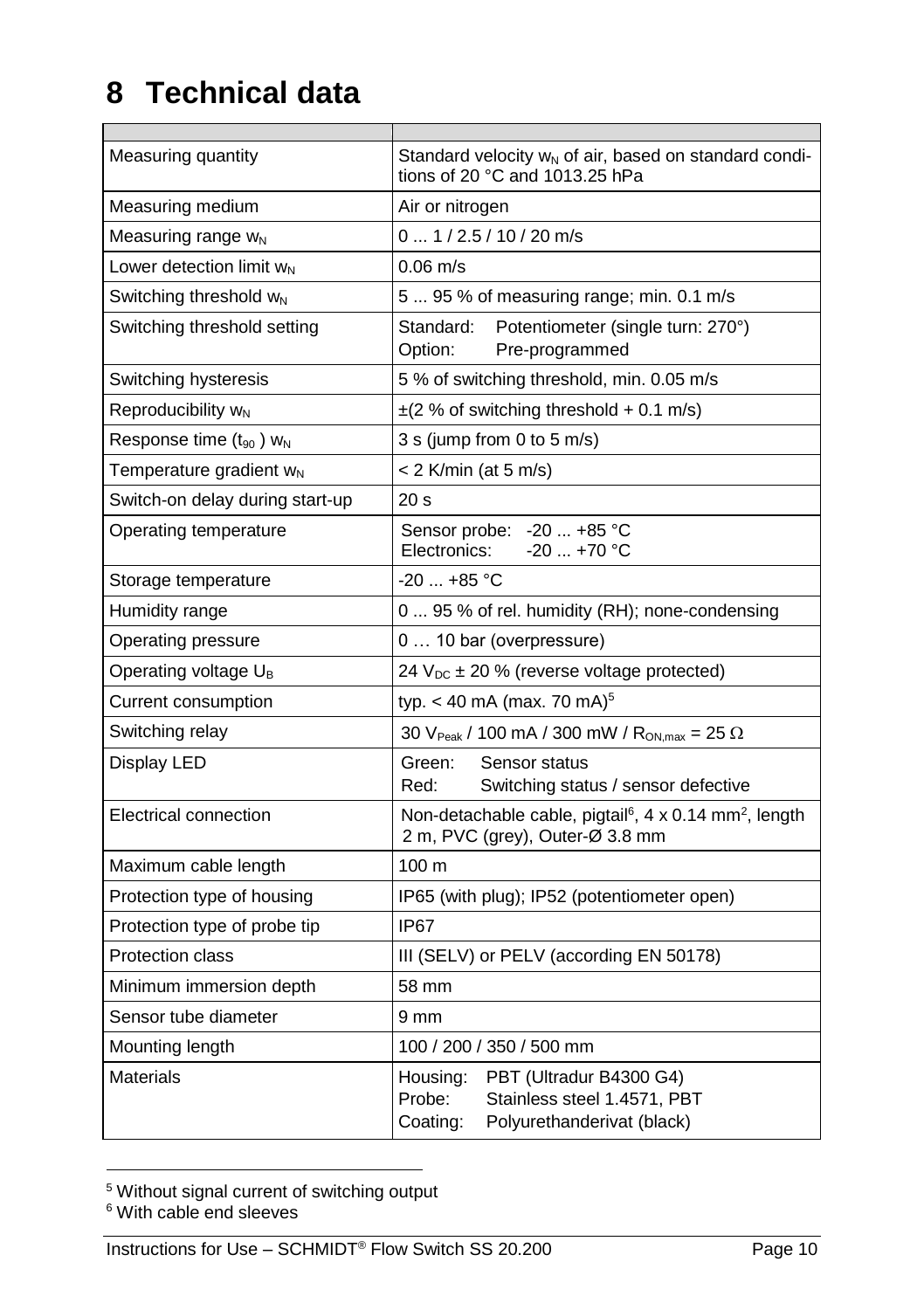### <span id="page-10-0"></span>**9 Certificates of conformity**

**SCHMIDT Technology GmbH** herewith declares in its sole responsibility, that the product

## **SCHMIDT<sup>®</sup> Flow Switch SS 20.200**

#### Part-Nos. **504 475 and 505 504**

is in compliance with the appropriate



and



UK statutory requirements and designated standards.

The corresponding declarations of conformity are available for download at:

[www.schmidt-sensors.com](http://www.schmidt-sensors.com/) www.schmidttechnology.de